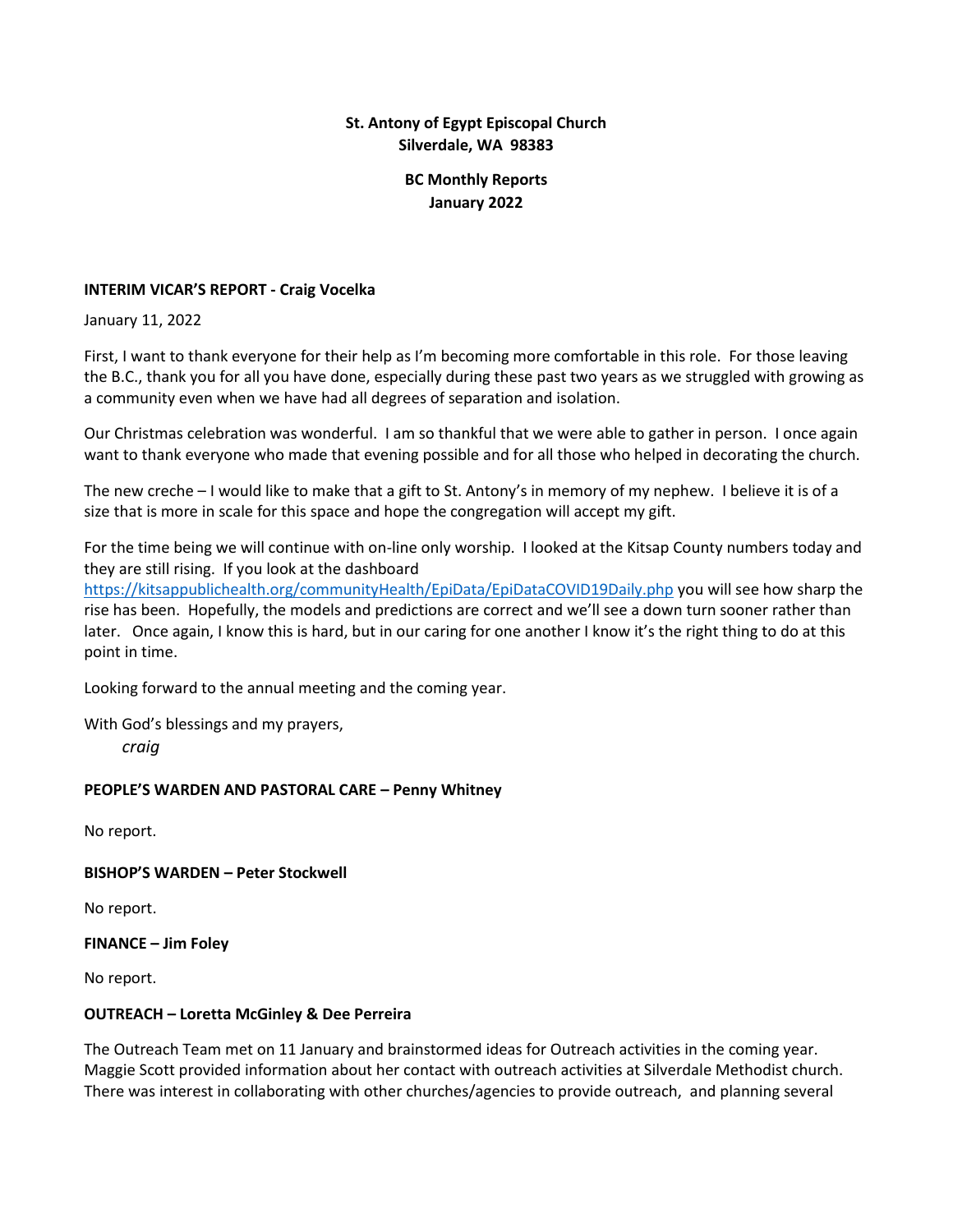fundraisers in support of agencies we choose to support. Next Outreach meeting with be in March; more specific planning for the year will happen at that time.

#### **ENVIRONMENT – Dave Peterson**

No report.

## **COMMUNICATIONS – Chelsea Reeder**

No report.

## **WELCOMING – Emily Nickerson**

The Welcoming Group has been in a "wait and see" year due to COVID. As welcoming as St. Antony's is, it's a lot harder with masks on and six feet apart or ZOOM. So we have had to think outside the box.

We put together a new pamphlet that introduces everyone to St. Antony's. It is in the pew backs and talks about our local history as well as the story of St. Antony. We gathered every similar pamphlet from every Episcopal Church that we could find and put together the what we felt were the best pieces of all: Gather, Grow and Go in terms of worship services, study opportunities, and outreach.

We are revising the newcomer information sheet to get more information about a family's or individual's interests, skills and previous areas of participation in church activities, and most important, their needs.

With the New Year Sylvia Campbell has kindly offered to do a short biography of parishioners for the Glad Tidings each month. We have slips of paper with everyone who is in the 2021 Directory and Sylvia will draw one and contact that person to learn more about them. We are hoping that learning more about our congregation will lead to more connections.

Our biggest project is the creation of a new "inhouse" photo directory. Peter Stockwell has offered to help photography and format. He will be at the church for several Sundays and can take family or individual pictures. However if you have a picture that shows you with a project, hobby or pets, that would be great. The directory hopefully will show who we are a member of St. Antony's and as a church.

Since we are thinking outside the box we welcome ideas from you. At least COVID has forced us to be a little more creative and every idea is important. Speak to Emily Nickerson, Sylvia Campbell, Kathy Avery, Penny Whitney, Carolyn Sorrell, and Tovi Andrews. And if you would like to be a part of this group, please feel free to join.

## **FAITH FORMATION – Julie Sherwin & Esther Osborne**

No report.

## **PARISH LIFE - Dave Peterson & Chelsea Reeder**

No report.

## **Deacon Bill Thaete**

No report.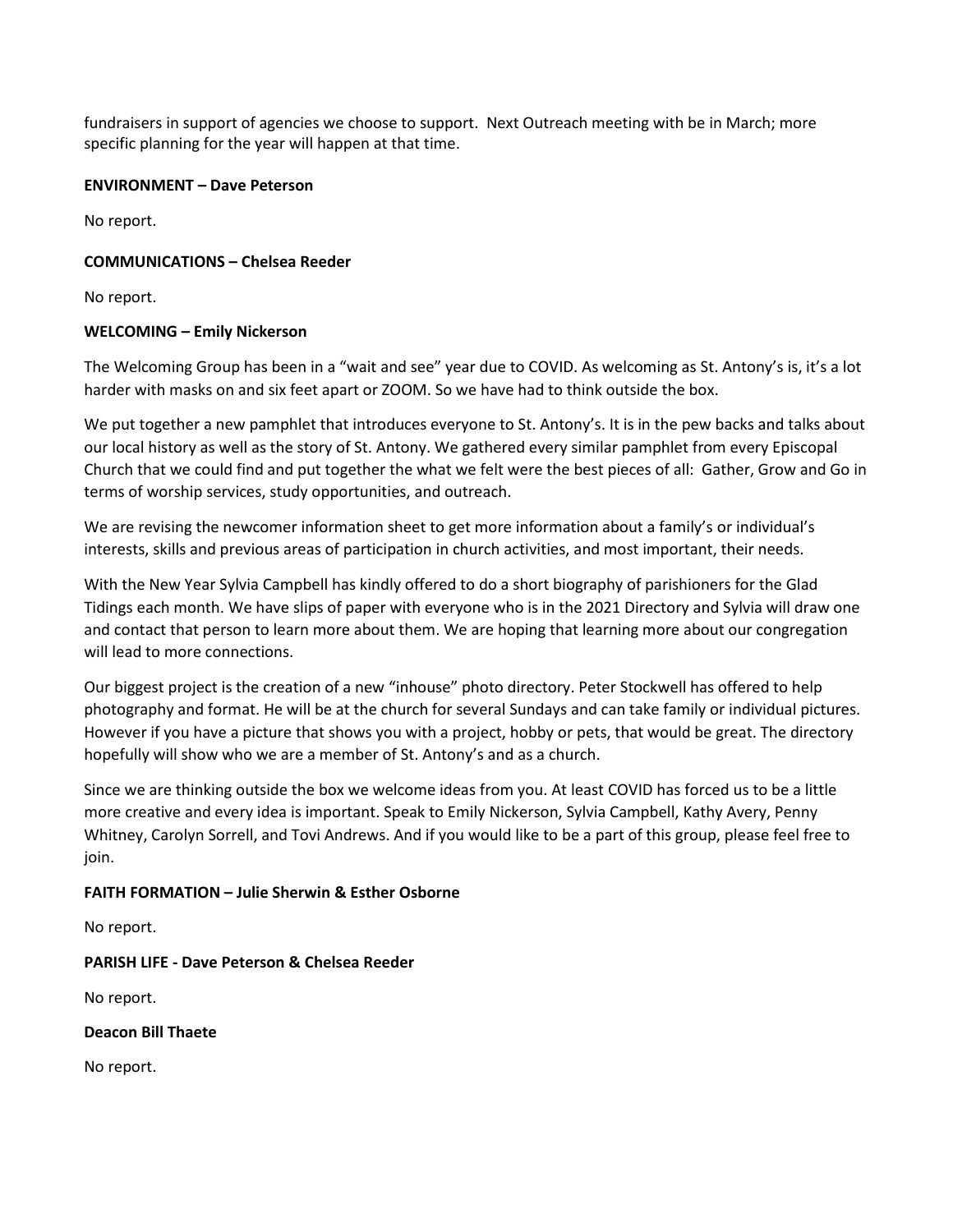#### **Profile Committee Report – Marty Whitaker**

Profile committee meeting Jan. 10, 2022.

We discussed the need to have the New Bishops Committee review St. Antony's Mission Statement. Does it still reflect St Antony's today or does it need to be revised before our search begins.

We also discussed the need to understand where our Parishioners feel we stand today. After three years of changes in our lives and now looking for a new Priest, are there concerns we need to consider that might be new. To get a better understanding we have decided to give the congregation the opportunity share their concerns with us privately. To accomplish this we have opened a gmail account for private correspondence.

The Profile Committee will be sending out letters to our congregation, offering them the opportunity to correspond by email with our committee. We would also like to give them a way to leave a message at the Church if they feel more comfortable. All correspondence will be confidential. We plan to include a response card that could be dropped into the Stewardship Box and collected after services should they choose.

Our gmail address i[s stantonysprofilecommittee@gmail.com](mailto:stantonysprofilecommittee@gmail.com)

Our next meeting is Jan 24,2022.

Marty Whitaker

#### **Driveway Luminaire Report – John Stockwell**

#### **BC Report January 16, 2022**

#### **RE.: Driveway Light**

There are several parts to installing a new luminaire for the driveway. Materials, Labor, Permits and Planning.

There is an existing 2-inch PVC conduit available that was placed during building construction. Planning will require thinking about the current driveway light plan and what may be desired in future time for items such as a church sign and available power for receptacles. (such as could be used to illuminate the cresh)

Labor can be provided by church members, but final electrical connections must be completed by a licensed electrician and inspected by L&I.

Materials: Place new NEMA power panel 250.00 Frame for Panel (Unistrut) 125.00 Breakers (for feed and panel) 125.00 Conduit to light base 75.00 #8-4 conductor wire 175 Feet 350.00 #12-2 w/gnd UG grade 100.00